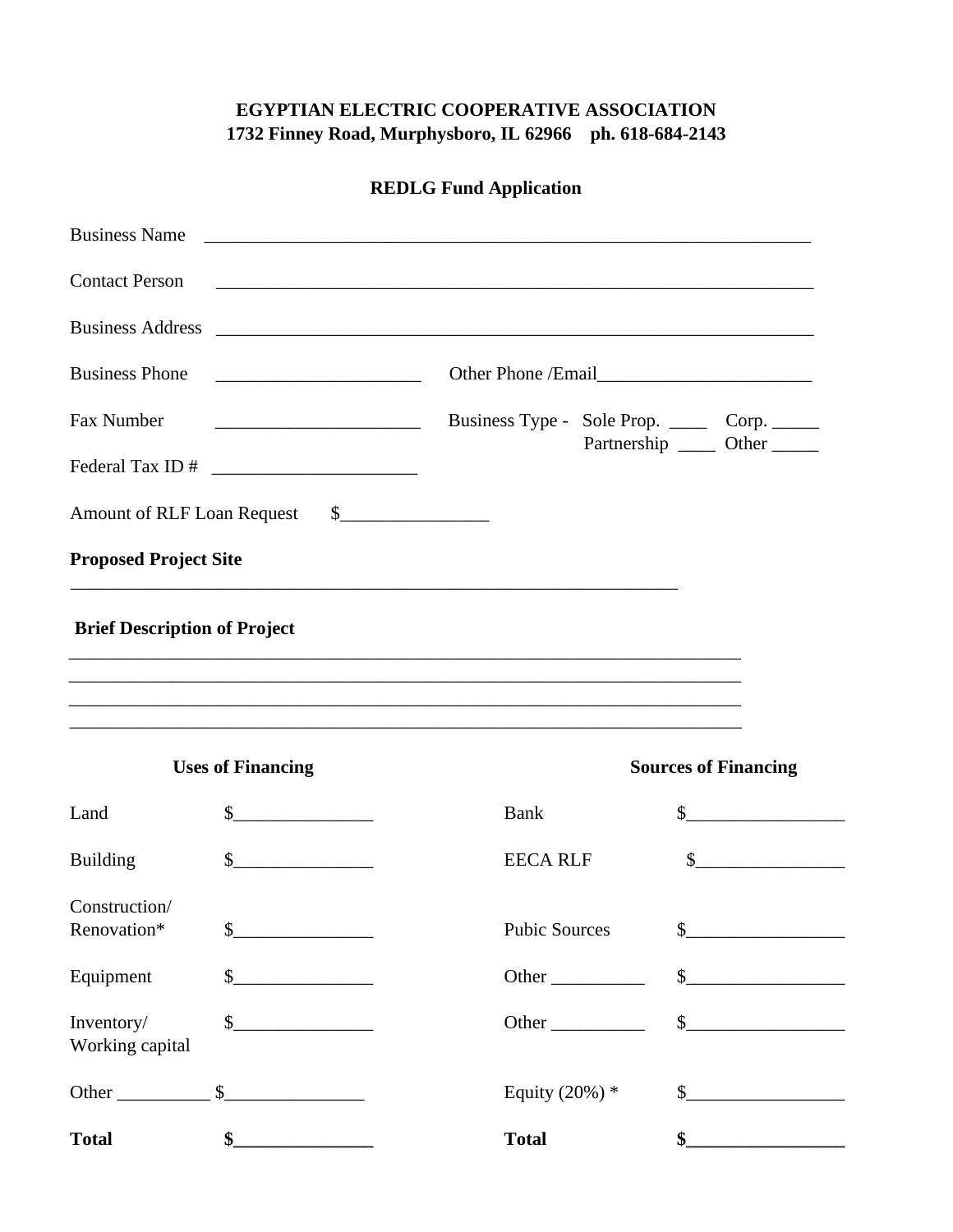## *\* The minimum equity required s is dependent upon USDA requirements*

# **Ownership Composition**

| Name | Title | Percentage    | <b>Phone Number</b> |
|------|-------|---------------|---------------------|
|      |       | $\%$          |                     |
|      |       | $\%$          |                     |
|      |       | $\%$          |                     |
|      |       | $\frac{0}{0}$ |                     |

(Typically, personal financial statements are required for individuals holding 20% or more ownership.)

## **Job Projections**

|                         | Existing Jobs |       | Projected in 2 yrs |  | Avg. Wage | Benefits? |
|-------------------------|---------------|-------|--------------------|--|-----------|-----------|
| Professional/Managerial | ΕL            | $-PT$ | FГ                 |  | /hr       |           |
| Technical/Skilled       |               | PТ    | FГ                 |  | /hr       |           |
| Unskilled/Semi-skilled  |               |       |                    |  | /hr       |           |

### **Professional Services/References**

| Address           | <u> 1980 - Johann Barn, fransk politik (f. 1980)</u> |  |
|-------------------|------------------------------------------------------|--|
|                   |                                                      |  |
|                   |                                                      |  |
| Address           |                                                      |  |
| Phone             |                                                      |  |
| <b>Accountant</b> |                                                      |  |
| Address           |                                                      |  |
| Phone             | Email                                                |  |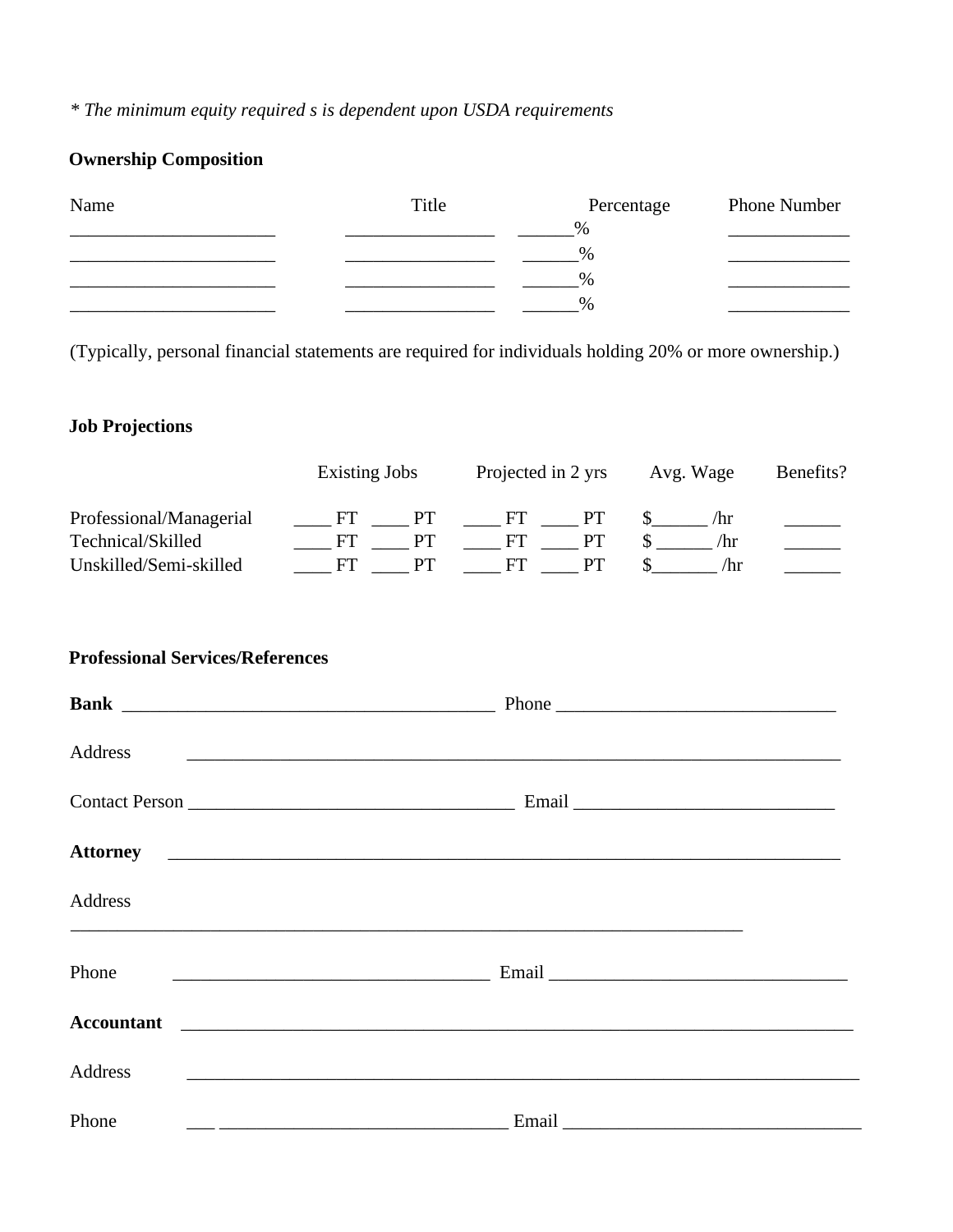#### **REQUIRED:**

- A commitment letter from a participating bank/ primary lender stating the loan terms, the **maximum amount** to be extended by the bank, and the need for the Cooperative participation (or other gap lenders); and/or
- Bank rejection letter (s) listing the proposed loan terms.

I certify that the contents of this application and attachments are true and correct to the best of my knowledge. I authorize EGYPTIAN ELECTRIC COOPERATIVE and its contracted loan reviewer to make inquiries regarding my credit history and statements contained in this application and attachments. I also authorize other lenders and my professional partners as listed above, to release information to the EGYPTIAN ELECTRIC COOPERATIVE as necessary to process my application.

 $\overline{\phantom{a}}$  , and the contract of the contract of the contract of the contract of the contract of the contract of the contract of the contract of the contract of the contract of the contract of the contract of the contrac

DATE **DATE Authorized Signature of Borrower** 

\_\_\_\_\_\_\_\_\_\_\_\_\_\_\_\_\_\_\_\_\_\_\_\_\_\_\_\_ Authorized Signature of Borrower

#### **NON-DISCRIMINATION STATEMENT**

In accordance with Federal law and U.S. Department of Agriculture policy, this institution is prohibited from discriminating on the basis of race, color, national origin, sex, age, or disability. (Not all prohibited bases apply to all programs).

To file a complaint of discrimination, write USDA, Director, Office of Civil Rights, 1400 Independence Avenue, SW, Washington, DC 20250-9410, or call (800)795-3272 (voice) or (202)720-6382 (TDD).